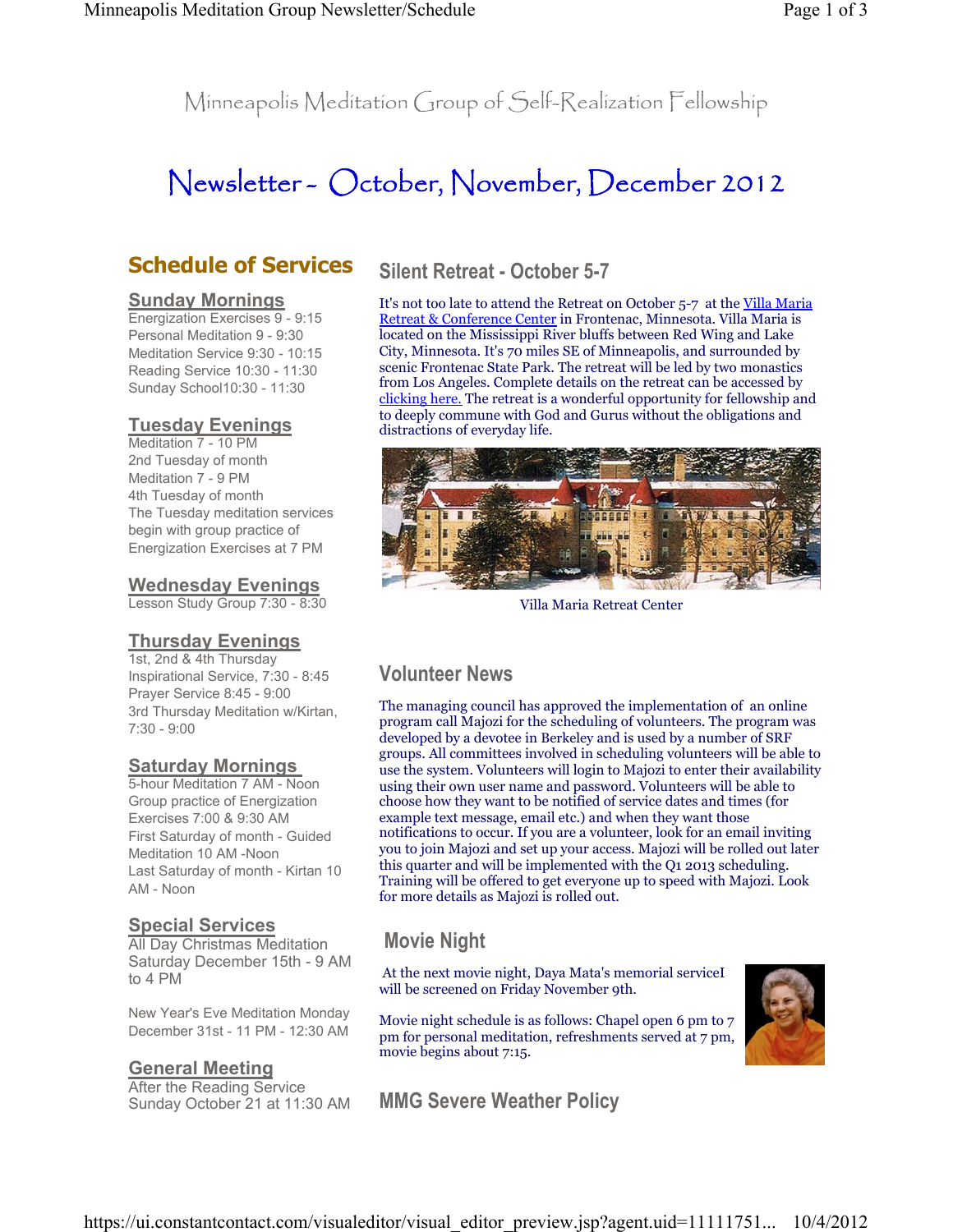#### **Movie Night**

Friday November 9th, 7 - 9:30 PM

#### **Social Gatherings**

Vegetarian Potluck after Sunday Reading Service the first Sunday of every month.

# **Sunday Readings Schedule**

#### **October**

7- How to Overcome Fear 14 - Your True Self: The Immortal Soul 21 - The Art of Devotional Singing 28 - Ways to Overcome **Nervousness** 

#### **November**

4 - Practicing Yoga in World Affairs 11 - Freedom From Habit Slavery 18 - Giving Thanks for Life's **Blessings** 25 - The Universality of Religion

#### **December**

2 - Finding the Joy in Life 9 - The Nature of a Master 16 - Faith, Belief and Wisdom 23 - Celebrating Christmas in the Silence of the Soul 30 - Controlling Your New Year's Destiny

## **Quote From Master**

 "Yoga teaches that where God is, there is no fear, no sorrow. The successful yogi can stand unshaken midst the crash of breaking worlds; he is secure in



the realization: "Lord, where I am, there Thou must come.""

Paramahansa Yogananda - *Self-Realization Magazine,* Winter 2001 - Page 9.

The MMG has developed a severe weather policy for the safety of our members and friends. Please be advised that Minneapolis Meditation Group services will be cancelled if a severe weather **warning** is issued by the National Weather Service that includes our church area (the city of Minneapolis or Hennepin County), within a window of two hours prior to a scheduled service to two hours after a scheduled service. It will be the responsibility of each member to be aware of any severe weather warnings prior to a scheduled service. This includes severe thunderstorm warnings, tornado warnings and winter storm warnings.

A severe weather **warning** indicates that severe weather is occurring in the area, creating dangerous conditions that may be a threat to life or property.

A severe weather **watch** indicates that conditions are favorable for the development of severe weather and provides advance notice.

# **Sunshine Committee**

The Sunshine Committee is looking for a volunteer. This committee provides support to our members in times of need, for example by sending cards or flowers. If you are interested and would like more information, please contact Marta Crothers.

# **General Meeting**

The next General Meeting with be Sunday October 21st after the Reading Service at 11:30. Please plan to attend. A pizza lunch will be served.

#### **Council Members**

Mother Center gave final approval to our most recent elections and the council welcomed Don Peterson and Marta Crothers as new members. A heartfelt thanks to out going council members Gene Franchett and Jerry Blackwell for their service to our group.

Please feel free to contact a council member with your concerns or suggestions by leaving a message in our general email box at srfminneapolis@yahoo.com

Liliana Tobon-Gomez - Council Coordinator Don Peterson - Secretary Srihari Nandyal - Treasurer Marta Crothers - Member at Large Terry Schwab - Member at Large